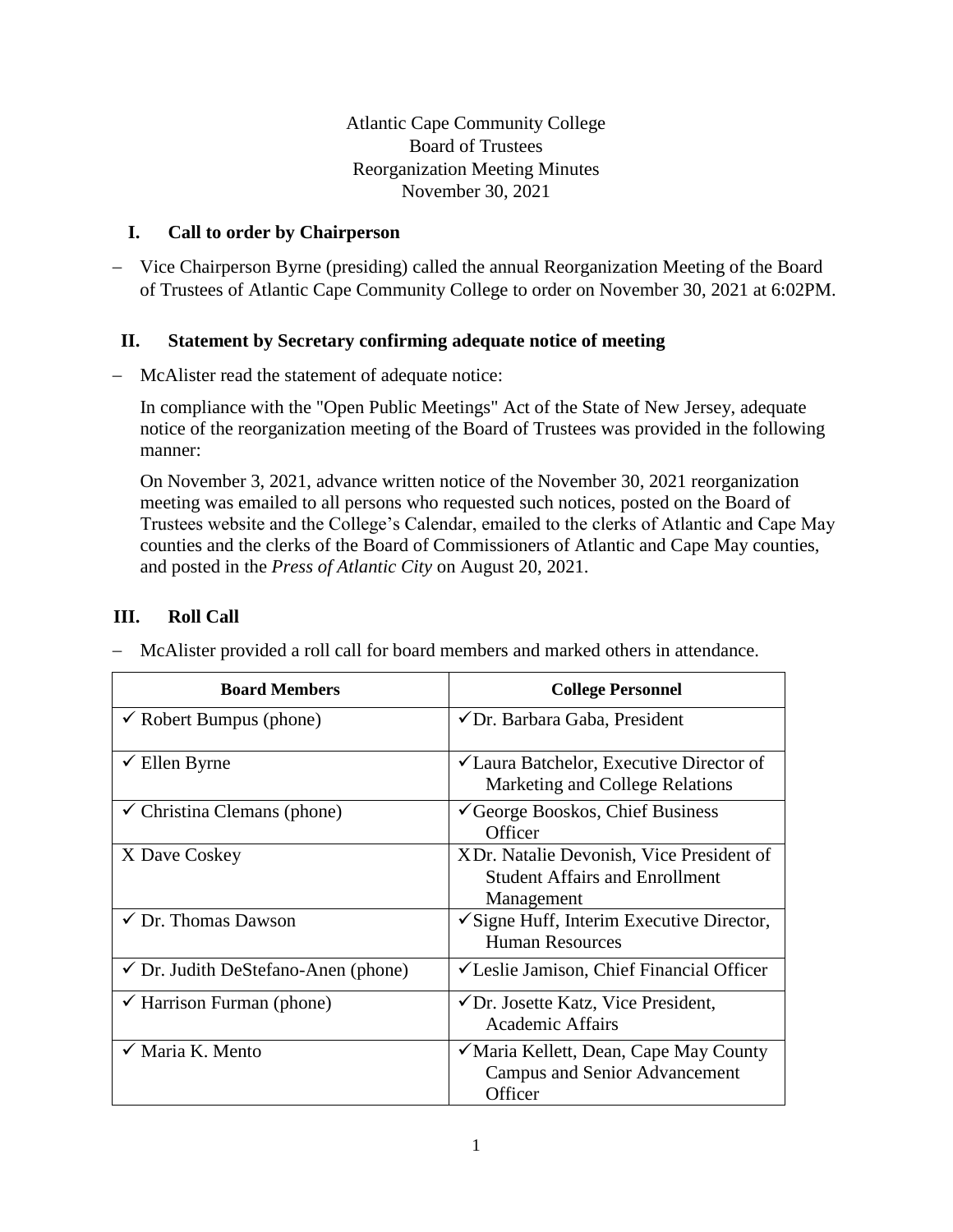| <b>Board Members</b>                                                                                                                        | <b>College Personnel</b>                                                                                     |
|---------------------------------------------------------------------------------------------------------------------------------------------|--------------------------------------------------------------------------------------------------------------|
| $\checkmark$ Daniel Money                                                                                                                   | $\checkmark$ Jean McAlister, Chief of Staff and<br><b>Chief Advancement Officer</b>                          |
| $\checkmark$ Donald J. Parker (phone)                                                                                                       | √Dr. Vanessa O'Brien-McMasters, Vice<br>President, Institutional Effectiveness<br>and Chief Strategy Officer |
| $\checkmark$ Dr. Robert Previti                                                                                                             | √John Piazza, Chief Information Officer                                                                      |
| $\checkmark$ Maria Ivette Torres                                                                                                            | <b>Legal Counsel</b><br><del></del> ∕ Lou Greco, Esq., Board Solicitor                                       |
| $\checkmark$ Shane Winkler                                                                                                                  |                                                                                                              |
| <b>Public in Attendance</b>                                                                                                                 |                                                                                                              |
| $\checkmark$ Bonnie Lindaw, Chief Financial<br>Officer, County of Atlantic (phone)                                                          |                                                                                                              |
| <b>Faculty and Staff in Attendance</b>                                                                                                      |                                                                                                              |
| $\checkmark$ Gracellen Etherton, Executive<br>Assistant, Office of the<br>President/Board of Trustee Operations<br>and Resource Development | ✓ Victor Moreno, Senior Manager,<br>Campus Operations & Community<br>Outreach                                |
| $\checkmark$ Caesar Niglio, Enterprise Architect,<br><b>ACCCEA</b>                                                                          | $\checkmark$ Nestor Smith, Esq.                                                                              |

## **IV. Executive Session**

- Trustee Money motioned to go into Executive Session to discuss personnel matters and those matters of attorney-client privilege at 6:04 PM. Trustee Torres seconded. Motion carried.
- − The Board returned to Regular Session at 6:35PM.

#### **V. Nominations for Chairperson**

- − Vice Chairperson Byrne thanked former Trustee Lefke, as well as Trustees Clemans, DeStefano-Anen, and Previti for serving on the Nominating Committee and thanked Trustee Torres for chairing the committee.
- − Vice Chairperson Byrne asked Trustee Torres to present the nominations.
- − Trustee Torres stated that the Nominating Committee nominates Trustee Maria Mento, an Atlantic Cape alumna, for the position of Chairperson of the Board of Trustees.
- − Trustee Torres asked if there were any nominations for Chairperson from the Floor. None noted.
	- a. Closing of Nominations
- Trustee Torres motioned to close nominations for chairperson; Trustee Money seconded;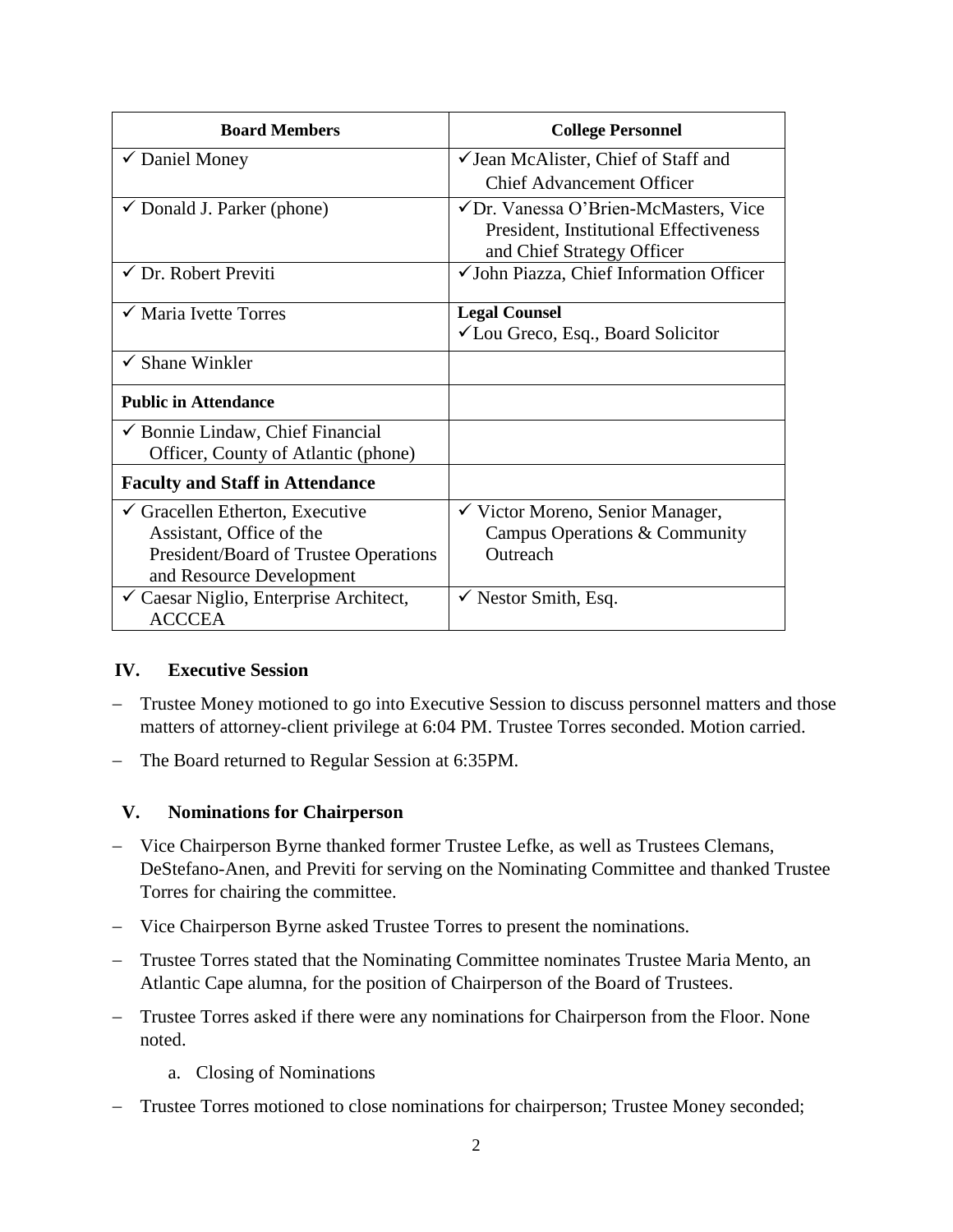Trustee Mento abstained.

- − Motion carried.
	- b. Election of Chairperson
- − Trustee Torres made a motion to approve Trustee Mento as Chairperson; Trustee Parker seconded; Trustee Mento abstained.
- Motion carried.
	- c. Chair turned over to Chairperson by Chairperson pro-tempore
- − Trustee Torres thanked Trustee Mento for accepting the position of Chairperson.
- − Trustee Mento stated that it is her pleasure to once again serve as Chairperson of the Board. She thanked the Board for the vote of confidence in giving her this honor.

## **VI. Nominations for Vice Chairperson**

- − Chairperson Mento asked Trustee Torres to proceed with Vice Chairperson nominations.
- − Trustee Torres stated that the Nominating Committee unanimously nominates Trustee Ellen Byrne for the position of Vice Chairperson.
- − Chairperson Mento asked if there were any nominations for Vice Chairperson from the floor. None noted.
	- a. Closing of Nominations
- − Chairperson Mento motioned to close nominations for Vice Chairperson; Trustee Money seconded; Trustee Byrne abstained.
- − Motion carried.
	- b. Election of Vice Chairperson
- Trustee Torres motioned to approve Trustee Ellen Byrne as Vice Chairperson; Trustee Money seconded; Trustee Byrne abstained.
- Motion carried.

# **VII. Nominations for Treasurer**

- − Chairperson Mento asked Trustee Torres to proceed with the Treasurer nomination.
- Trustee Torres stated that the Nominating Committee unanimously nominates Trustee Daniel Money for the position of Treasurer.
- − Chairperson Mento asked if there were any nominations for Treasurer from the floor. None noted.
	- a. Closing of Nominations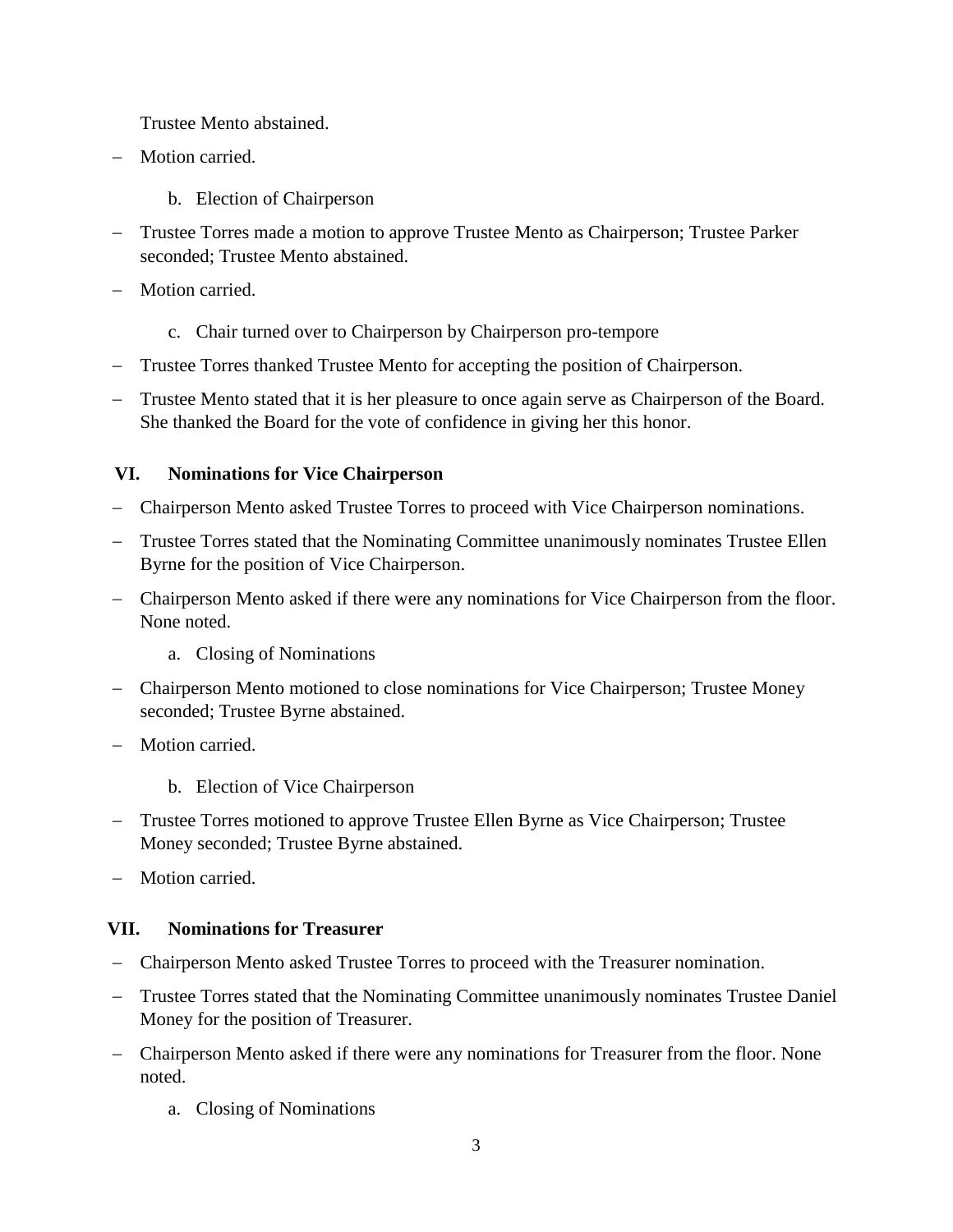- − Chairperson Mento motioned to close nominations for Treasurer; Trustee Previti seconded; Trustee Money abstained.
- Motion carried.
	- b. Election of Treasurer
- − Trustee Torres motioned to approve Trustee Money, an Atlantic Cape alumnus, as Treasurer; Trustee Parker seconded; Trustee Money abstained.
- − Motion carried.

## **VIII. Appointment of Secretary of the Board**

- − Trustee Torres motioned to reappoint Jean McAlister as Secretary of the Board of Trustees; Trustee Money seconded.
- − Motion carried.
- − Chairperson Mento thanked the Nominating Committee for their work.

## **IX. Adoption of Regular Meeting schedule**

- − Chairperson Mento requested adoption of the 2021-2022 meeting schedule as it appears in the packet.
- − Trustee Money motioned to approve; Trustee Previti seconded.
- − Motion carried.

# **X. Resolution #35, Banking Depositories**

- − Trustee Money stated that this Resolution is the annual Designation of Banking Depositories/Funds Transfer Agreements presented at the Reorganization meeting and defines the officials authorized as signatories on college checks, the number of signatures required (2), and the dollar amount limits for those signatures. The Resolution also authorizes ACH transfers for payroll and accounts payable liabilities and funds transfer agreements by one of the listed signatories. There are no changes from the prior year.
- − Trustee Torres motioned to approve Resolution #35; Trustee Previti seconded.
- − Motion carried.

## **XI. Resolution #36, Legal Services Contract**

- − Chairperson Mento asked Trustee Previti, Chair of the Ad-Hoc Governance Committee, to proceed with Resolution #36, thanked him for leading the Committee, and thanked Trustee Byrne for serving on the committee.
- − Trustee Previti stated that the Ad-Hoc Governance Committee recommends Mr. William S.